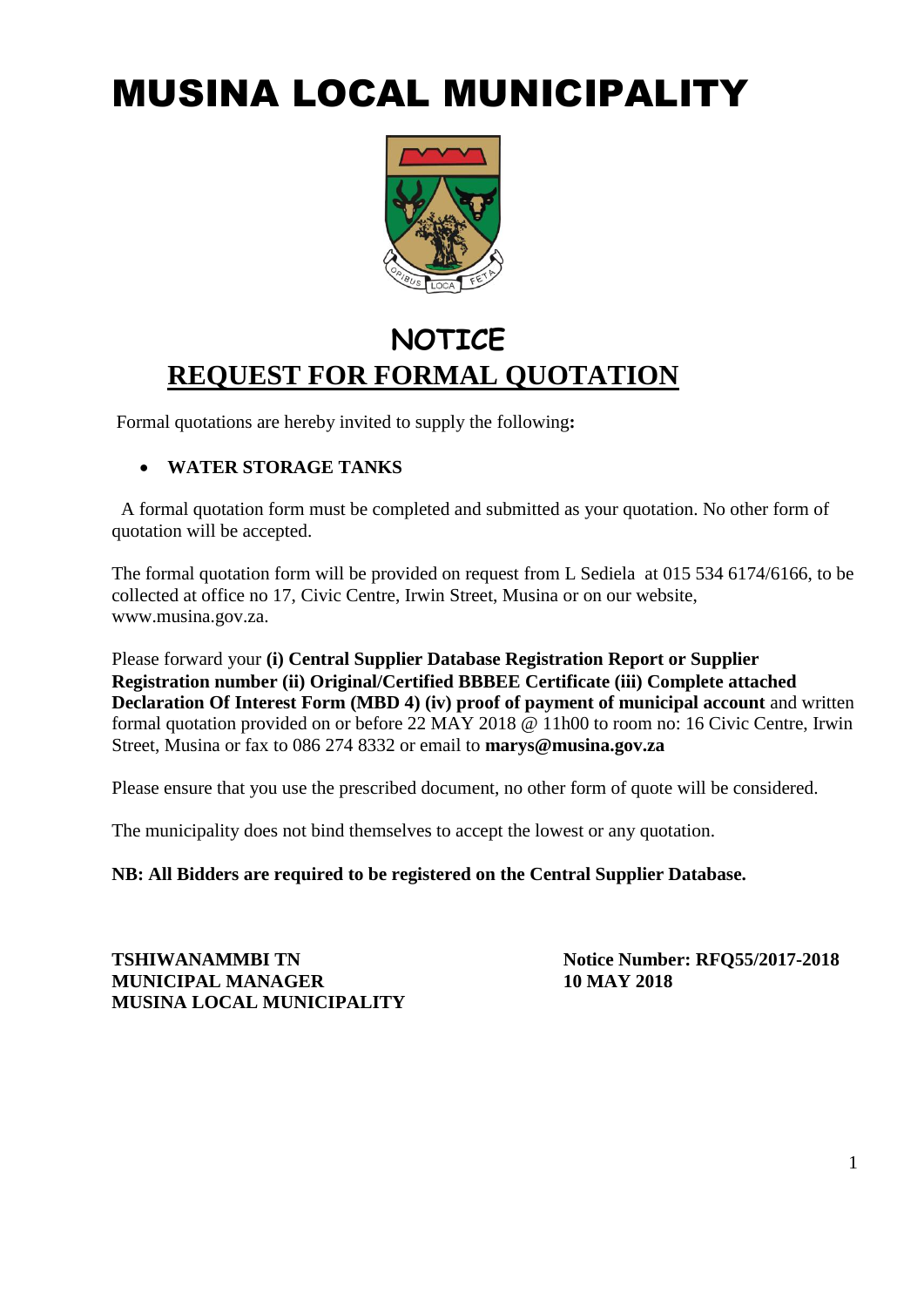#### **ANNEXURE C**

#### **MBD 4**

#### **DECLARATION OF INTEREST**

**1.** No bid will be accepted from persons in the service of the state<sup>1</sup>.

**3.1 Full Name of bidder or his or her** 

- **2. Any person, having a kinship with persons in the service of the state, including a blood relationship, may make an offer or offers in terms of this invitation to bid. In view of possible allegations of favouritism, should the resulting bid, or part thereof, be awarded to persons connected with or related to persons in service of the state, it is required that the bidder or their authorised representative declare their position in relation to the evaluating/adjudicating authority.**
- **3. In order to give effect to the above, the following questionnaire must be completed and submitted with the bid.**
- **3.2 Identity Number: representative:…………………………………………….. …………………………………………………………………………………. 3.3 Position occupied in the Company (director, trustee, hareholder²):……………………….. 3.4 Company Registration Number: ………………………………………………………………. 3.5 Tax Reference Number:………………………………………………………………………… 3.6 VAT Registration Number: …………………………………………………………………… 3.7 The names of all directors / trustees / shareholders members, their individual identity numbers and state employee numbers must be indicated in paragraph 4 below. 3.8 Are you presently in the service of the state? YES / NO 3.8.1 If yes, furnish particulars. ….…………………………………………………………… ……………………………………………………………………………………………..** <sup>1</sup>MSCM Regulations: "in the service of the state" means to be –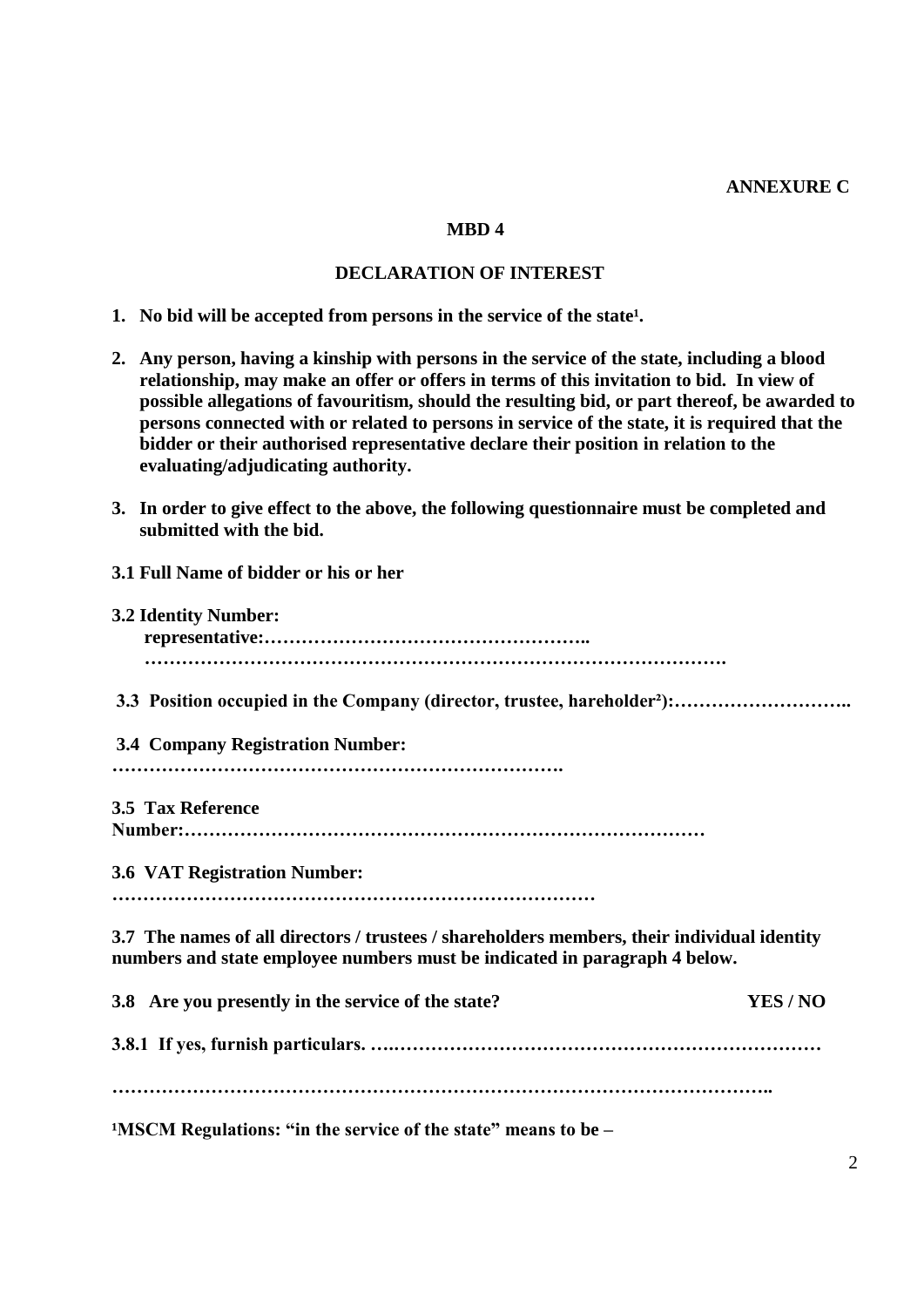#### **(a) a member of –**

- **(i)any municipal council;**
- **(ii) any provincial legislature; or**
- **(iii) the national Assembly or the national Council of provinces;**
- **(b) a member of the board of directors of any municipal entity;**
- **(c) an official of any municipality or municipal entity;**
- **(d) an employee of any national or provincial department, national or provincial public entity or constitutional institution within the meaning of the Public Finance Management Act, 1999 (Act No.1 of 1999);**
- **(e) a member of the accounting authority of any national or provincial public entity; or**
- **(f) an employee of Parliament or a provincial legislature.**

**² Shareholder" means a person who owns shares in the company and is actively involved in the management of the company or business and exercises control over the company.**

| Have you been in the service of the state for the past twelve months? YES/NO<br>3.9 |                                                                                                                                                                                                                          |  |  |  |  |
|-------------------------------------------------------------------------------------|--------------------------------------------------------------------------------------------------------------------------------------------------------------------------------------------------------------------------|--|--|--|--|
|                                                                                     |                                                                                                                                                                                                                          |  |  |  |  |
|                                                                                     | 3.10 Do you have any relationship (family, friend, other) with persons<br>in the service of the state and who may be involved with                                                                                       |  |  |  |  |
|                                                                                     |                                                                                                                                                                                                                          |  |  |  |  |
|                                                                                     | 3.10.1 If yes, furnish particulars.                                                                                                                                                                                      |  |  |  |  |
|                                                                                     |                                                                                                                                                                                                                          |  |  |  |  |
| 3.11                                                                                | Are you, aware of any relationship (family, friend, other) between<br>any other bidder and any persons in the service of the state who<br>may be involved with the evaluation and or adjudication of this bid?<br>YES/NO |  |  |  |  |
|                                                                                     | 3.11.1 If yes, furnish particulars                                                                                                                                                                                       |  |  |  |  |
|                                                                                     |                                                                                                                                                                                                                          |  |  |  |  |
|                                                                                     | 3.12 Are any of the company's directors, trustees, managers,                                                                                                                                                             |  |  |  |  |
|                                                                                     | principle shareholders or stakeholders in service of the state?<br>YES / NO                                                                                                                                              |  |  |  |  |
|                                                                                     | 3.12.1 If yes, furnish particulars.                                                                                                                                                                                      |  |  |  |  |
|                                                                                     |                                                                                                                                                                                                                          |  |  |  |  |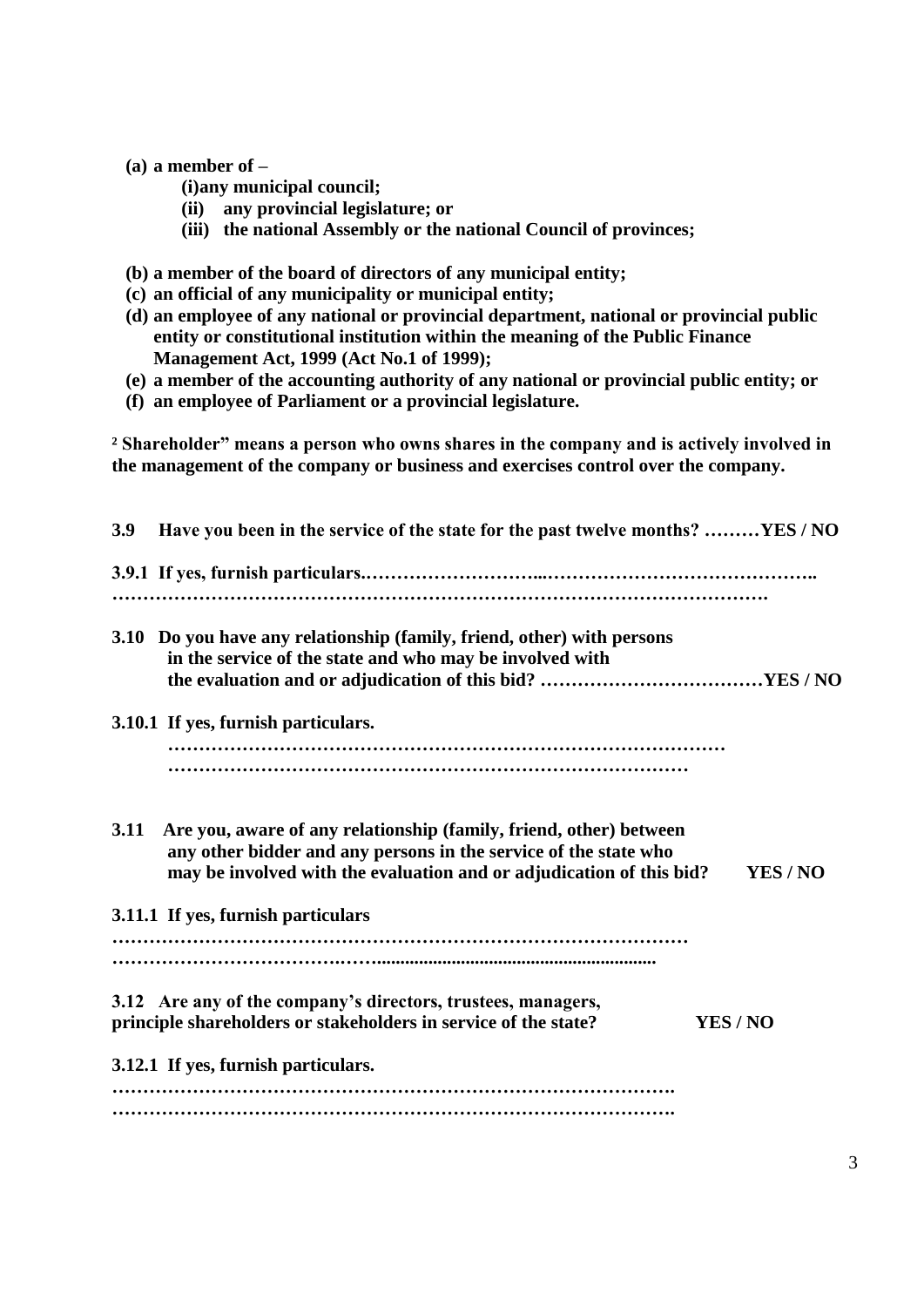| 3.13 Are any spouse, child or parent of the company's directors<br>trustees, managers, principle shareholders or stakeholders<br>in service of the state? | YES / NO |
|-----------------------------------------------------------------------------------------------------------------------------------------------------------|----------|
| 3.13.1 If yes, furnish particulars.                                                                                                                       |          |
|                                                                                                                                                           |          |
| 3.14 Do you or any of the directors, trustees, managers,                                                                                                  |          |
| principle shareholders, or stakeholders of this company                                                                                                   |          |
| have any interest in any other related companies or                                                                                                       |          |
| business whether or not they are bidding for this contract.                                                                                               | YES/NO   |
| 3.14.1 If yes, furnish particulars:                                                                                                                       |          |

**…………………………………………………………………………….. ……………………………………………………………………………..**

#### **4. Full details of directors / trustees / members / shareholders.**

| <b>Full Name</b> | <b>Identity Number</b> | <b>State Employee</b><br><b>Number</b> |
|------------------|------------------------|----------------------------------------|
|                  |                        |                                        |
|                  |                        |                                        |
|                  |                        |                                        |
|                  |                        |                                        |
|                  |                        |                                        |
|                  |                        |                                        |
|                  |                        |                                        |

**………………………………….. …………………………………….. Signature Date** 

**…………………………………. ……………………………………… Capacity Name of Bidder**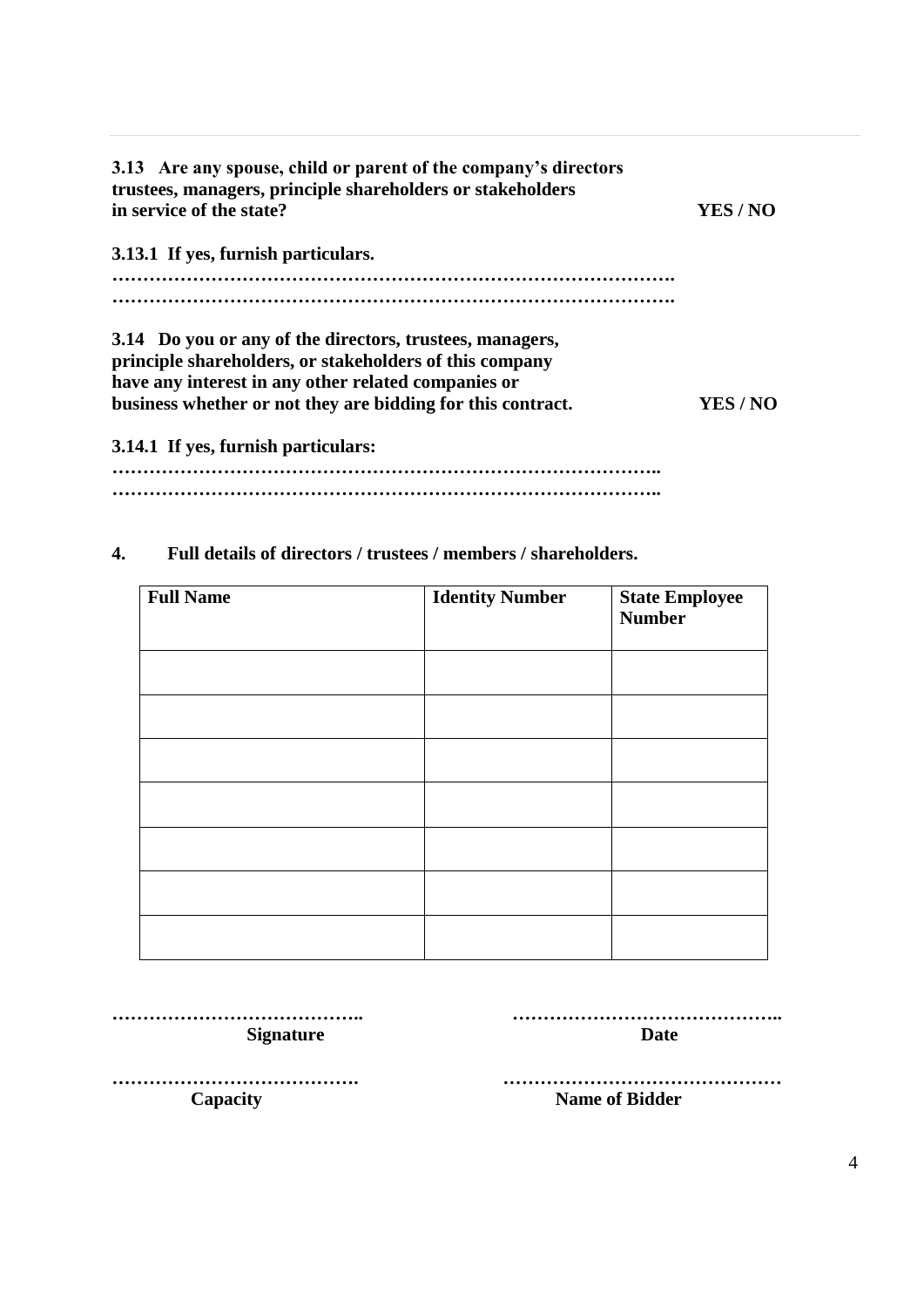### **Musina Local Municipality Formal Quotation**

| Notice no:           | <b>RFQ-55 Water Storage Tanks</b> |              | <b>Submission Details</b> |                     |  |
|----------------------|-----------------------------------|--------------|---------------------------|---------------------|--|
| <b>Closing Date:</b> | 22 MAY 2018                       |              | <b>Contact Person:</b>    | <b>Mary Siziba</b>  |  |
| <b>Closing Time:</b> | 11H00                             |              | <b>Email Address:</b>     | marys@musina.gov.za |  |
| <b>End User:</b>     | <b>Matshili Muofhe</b>            | 079 693 3328 |                           |                     |  |

|                                                                                                                                                                                                              | <b>Quantity</b>    | <b>Description</b>          |            | Unit Price | <b>VAT</b> | <b>Total Price</b> |
|--------------------------------------------------------------------------------------------------------------------------------------------------------------------------------------------------------------|--------------------|-----------------------------|------------|------------|------------|--------------------|
|                                                                                                                                                                                                              |                    |                             |            |            |            |                    |
|                                                                                                                                                                                                              | 3                  | 10 000L Water Storage Tanks |            |            |            |                    |
|                                                                                                                                                                                                              |                    |                             |            |            |            |                    |
|                                                                                                                                                                                                              |                    |                             |            | Total      |            |                    |
|                                                                                                                                                                                                              |                    |                             | <b>VAT</b> |            |            |                    |
| (NB: Please note that payment will be made after 30 days of invoice; if not accepted please refrain from quoting)<br>(NB: Goods and Services should be delivered within 7 days from the date of appointment) |                    | <b>Grand Total</b>          |            |            |            |                    |
| <b>Comp. Name:</b>                                                                                                                                                                                           |                    |                             |            |            |            |                    |
| <b>Contact person:</b>                                                                                                                                                                                       |                    |                             |            |            |            |                    |
| <b>CSD Supplier No:</b>                                                                                                                                                                                      |                    |                             |            |            |            |                    |
| <b>CSD Unique Registration Reference:</b>                                                                                                                                                                    |                    |                             |            |            |            |                    |
|                                                                                                                                                                                                              | <b>VAT Number:</b> |                             |            |            |            |                    |

 $\sqrt{2}$